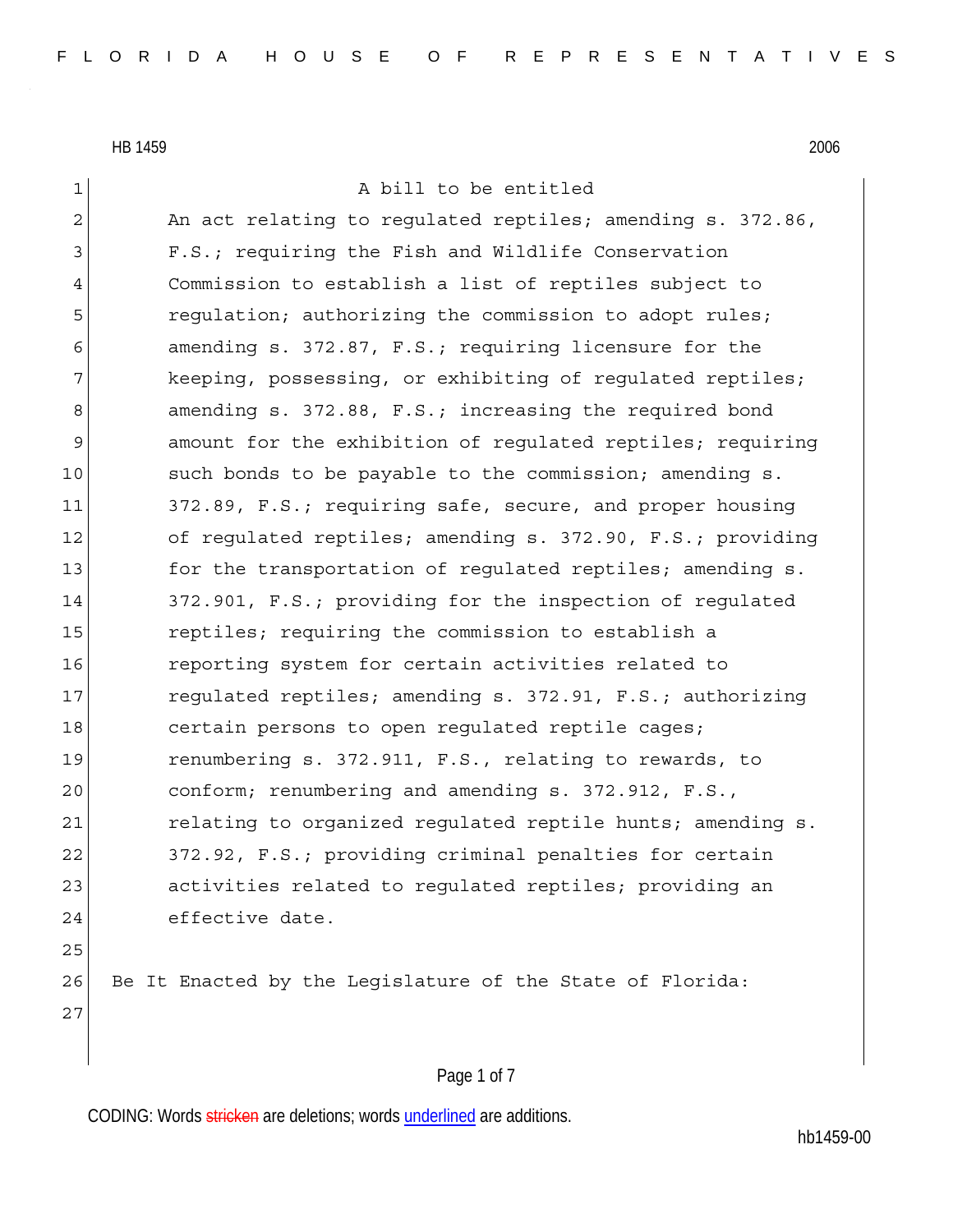28 Section 1. Section 372.86, Florida Statutes, is amended to 29 read:

30 372.86 Possessing or, exhibiting regulated poisonous or 31 venomous reptile; license required.--

32 (1) The Fish and Wildlife Conservation Commission shall 33 establish a list of venomous, nonnative, or other reptiles for 34 which the possession, transportation, or exhibition is 35 regulated. The commission is authorized to adopt rules pursuant 36 to chapter 120 to implement the provisions of ss. 372.86-372.91.

37 (2) No person, firm, or corporation shall keep, possess, 38 or exhibit any regulated poisonous or venomous reptile without 39 first having obtained a special permit or license therefor from 40 the Fish and Wildlife Conservation Commission as herein 41 provided.

42 Section 2. Section 372.87, Florida Statutes, is amended to 43 read:

44 372.87 License fee; renewal, revocation.--The Fish and 45 Wildlife Conservation Commission is hereby authorized and 46 empowered to issue a license or permit for the keeping, 47 possessing, or exhibiting of regulated poisonous or venomous 48 reptiles, upon payment of an annual fee of \$100 and upon 49 assurance that all of the provisions of ss. 372.86-372.91 and 50 such other reasonable rules and regulations as said commission 51 may prescribe will be fully complied with in all respects. Such 52 permit may be revoked by the Fish and Wildlife Conservation 53 Commission upon violation of any of the provisions of ss. 54 372.86-372.91 or upon violation of any of the rules and 55 regulations prescribed by said commission relating to the

#### Page 2 of 7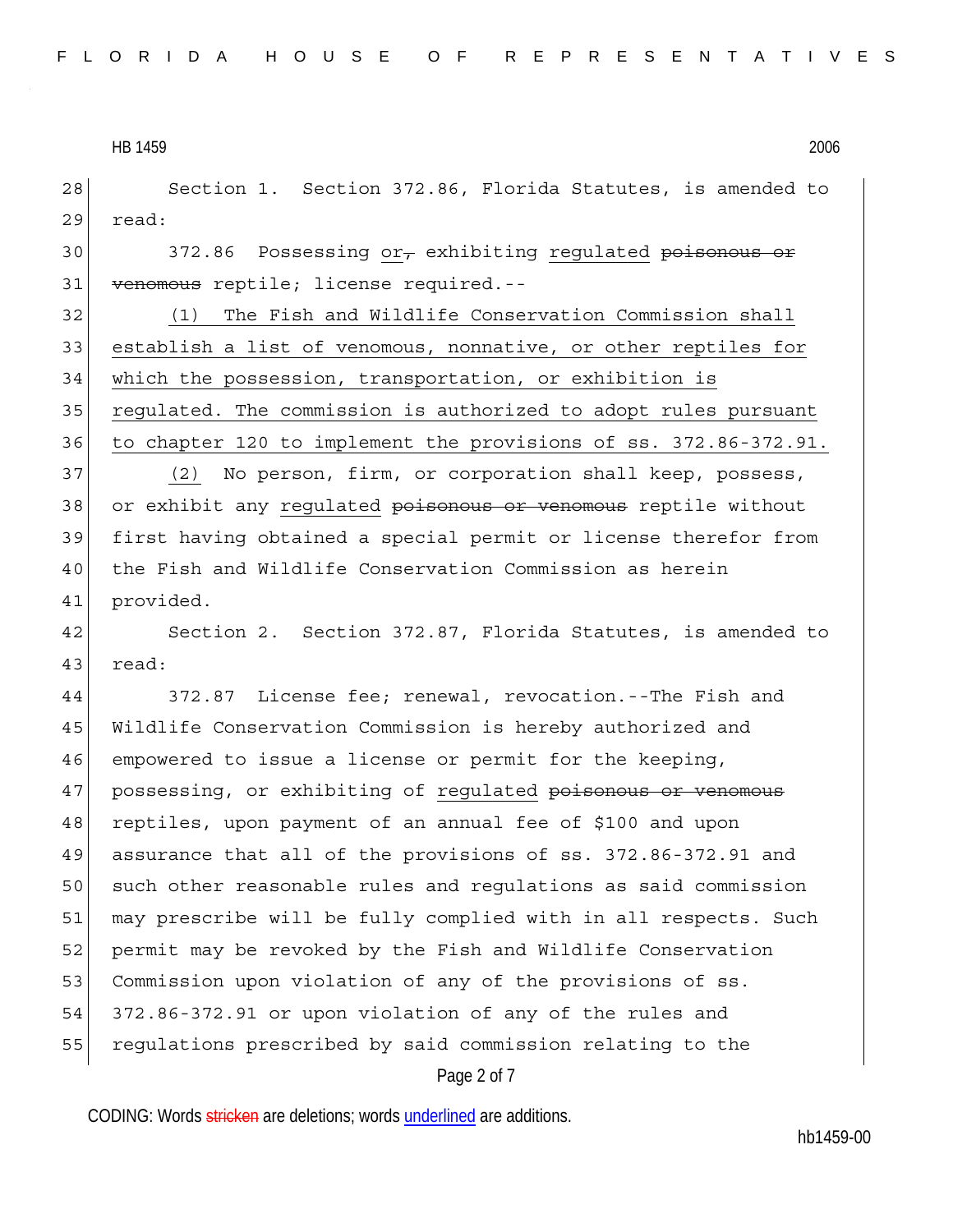56 keeping, possessing, and exhibiting of any requlated poisonous 57 and venomous reptiles. Such permits or licenses shall be for an 58 annual period to be prescribed by the said commission and shall 59 be renewable from year to year upon the payment of said fee and 60 shall be subject to the same conditions, limitations, and 61 restrictions as herein set forth.

62 Section 3. Section 372.88, Florida Statutes, is amended to 63 read:

64 372.88 Bond required, amount.--No person, party, firm, or 65 corporation shall exhibit to the public either with or without 66 charge, or admission fee any regulated poisonous or venomous 67 reptile without having first posted a good and sufficient bond 68 in writing in the penal sum of \$10,000  $\frac{1}{2}$ ,000 payable to the 69 Fish and Wildlife Conservation Commission Governor of the state, 70 and the Governor's successors in office, conditioned that such 71 exhibitor will indemnify and save harmless all persons from 72 injury or damage from such regulated poisonous or venomous 73 reptiles so exhibited and shall fully comply with all laws of 74 the state and all rules and regulations of the Fish and Wildlife 75 Conservation commission governing the keeping, possessing, or 76 exhibiting of regulated poisonous or venomous reptiles; 77 provided, however, that the aggregate liability of the surety 78 for all such injuries or damages shall, in no event, exceed the 79 penal sum of said bond. The surety for said bond must be a 80 surety company authorized to do business under the laws of the 81 state or in lieu of such a surety, cash in the sum of \$10,000  $82$   $\frac{$1,000}{1}$  may be posted with the said commission to ensure 83 compliance with the conditions of said bond.

#### Page 3 of 7

CODING: Words stricken are deletions; words underlined are additions.

hb1459-00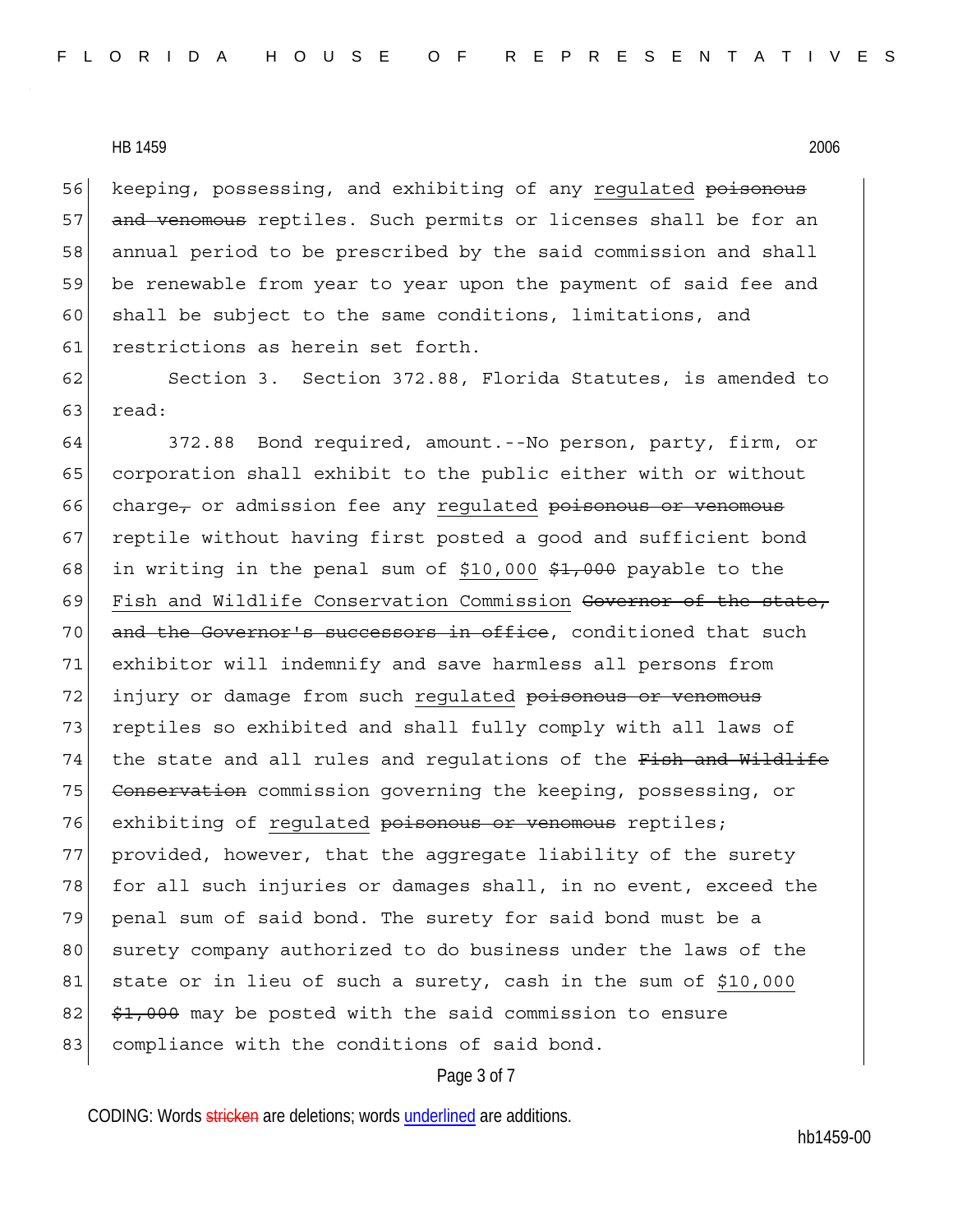84 Section 4. Section 372.89, Florida Statutes, is amended to 85 read:

86 372.89 Safe housing required.--All persons, firms, or 87 corporations licensed under this law to keep, possess, or 88 exhibit regulated poisonous or venomous reptiles shall provide 89 safe, secure, and proper housing for said reptiles in cases, 90 cages, pits, or enclosures. It shall be unlawful for any person, 91 firm, or corporation, whether licensed hereunder or not, to 92 keep, possess, or exhibit any regulated poisonous or venomous 93 reptiles in any manner not approved as safe, secure, and proper 94 by the Fish and Wildlife Conservation Commission.

95 Section 5. Section 372.90, Florida Statutes, is amended to 96 read:

97 372.90 Transportation. --Regulated Poisonous or venomous 98 reptiles may be transported only in the following fashion: The 99 reptile, or reptiles shall be placed in a stout closely woven 100 cloth sack, tied or otherwise secured. This sack shall then be 101 placed in a box. The box shall be of strong material in solid 102 sheets, except for small air holes, which holes shall be 103 screened. Boxes containing poisonous or venomous snakes or other 104 reptiles shall be prominently labeled "Danger--Poisonous Snakes" 105 or "Danger--Poisonous Reptiles."

106 Section 6. Section 372.901, Florida Statutes, is amended 107 to read:

108 372.901 Inspection and reporting.--

Page 4 of 7 109 (1) Regulated Poisonous or venomous reptiles, held in 110 captivity, shall be subject to inspection by an inspecting 111 officer from the Fish and Wildlife Conservation Commission. The

CODING: Words stricken are deletions; words underlined are additions.

hb1459-00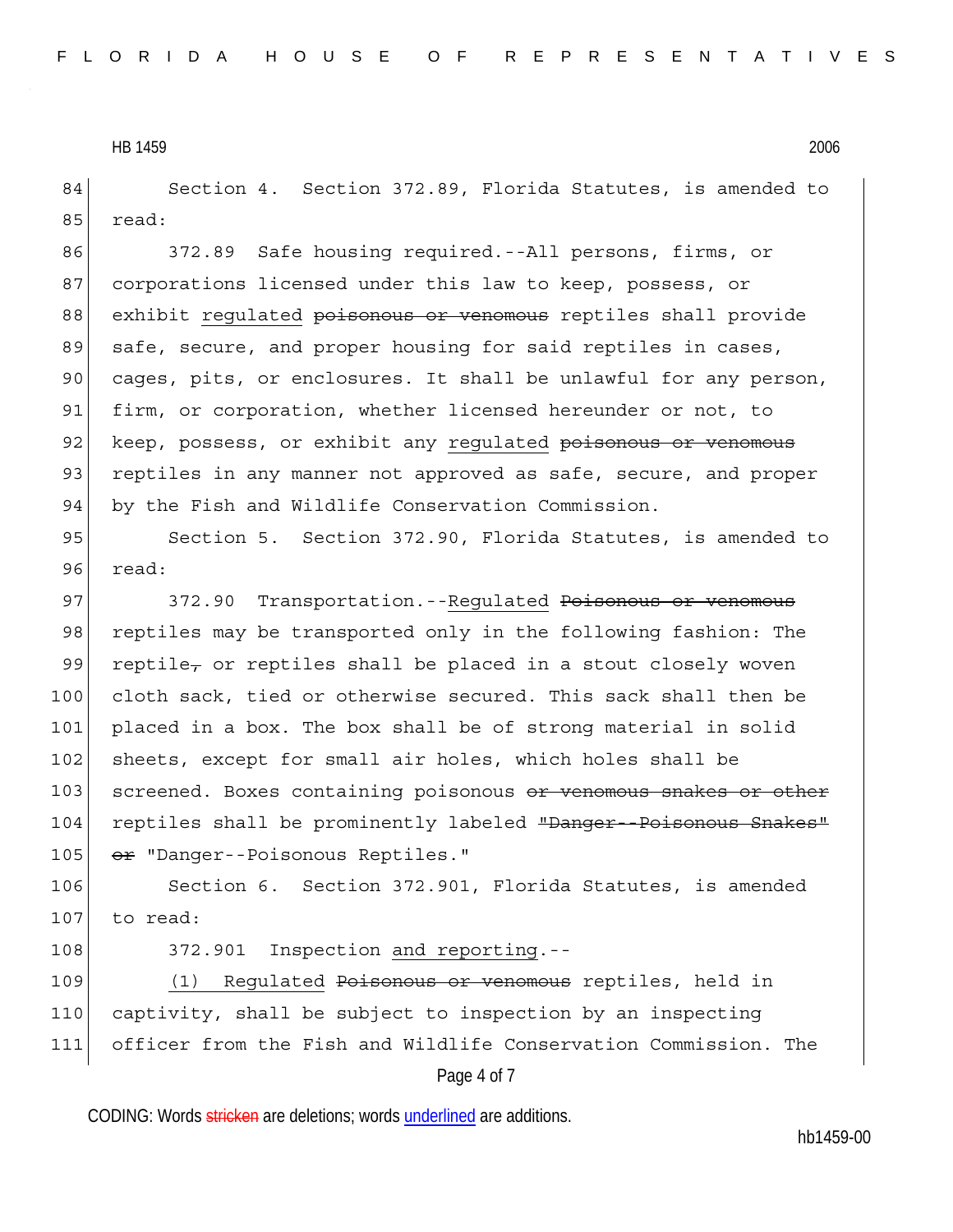|     | HB 1459<br>2006                                                  |
|-----|------------------------------------------------------------------|
| 112 | inspecting officer shall determine whether the said reptiles are |
| 113 | securely, properly, and safely penned. In the event that the     |
| 114 | reptiles are not safely penned, the inspecting officer shall     |
| 115 | report the situation in writing to the person or firm owning the |
| 116 | said reptiles. Failure of the owner or exhibitor to correct the  |
| 117 | situation within 30 days after such written notice shall be      |
| 118 | grounds for revocation of the license or permit of said owner or |
| 119 | exhibitor.                                                       |
| 120 | The commission shall establish by rule a reporting<br>(2)        |
| 121 | system for regulated reptiles. Such reports may include, but are |
| 122 | not limited to, information regarding:                           |
| 123 | The purchase or other acquisition of a regulated<br>(a)          |
| 124 | reptile.                                                         |
| 125 | The possession of a regulated reptile.<br>(b)                    |
| 126 | The sale, gift, or other transfer of a regulated<br>(c)          |
| 127 | reptile.                                                         |
| 128 | The death, destruction, or other disposition of a<br>(d)         |
| 129 | regulated reptile.                                               |
| 130 | Section 7. Section 372.91, Florida Statutes, is amended to       |
| 131 | read:                                                            |
| 132 | Who may open cages, pits, or other containers<br>372.91          |
| 133 | housing regulated poisonous or venomous reptiles.--No person     |
| 134 | except the licensee or her or his authorized employee shall open |
| 135 | any cage, pit, or other container which contains regulated       |
| 136 | poisonous or venomous reptiles.                                  |
| 137 | Section 8. Section 372.911, Florida Statutes, is                 |
| 138 | renumbered as section 372.0715, Florida Statutes.                |

## Page 5 of 7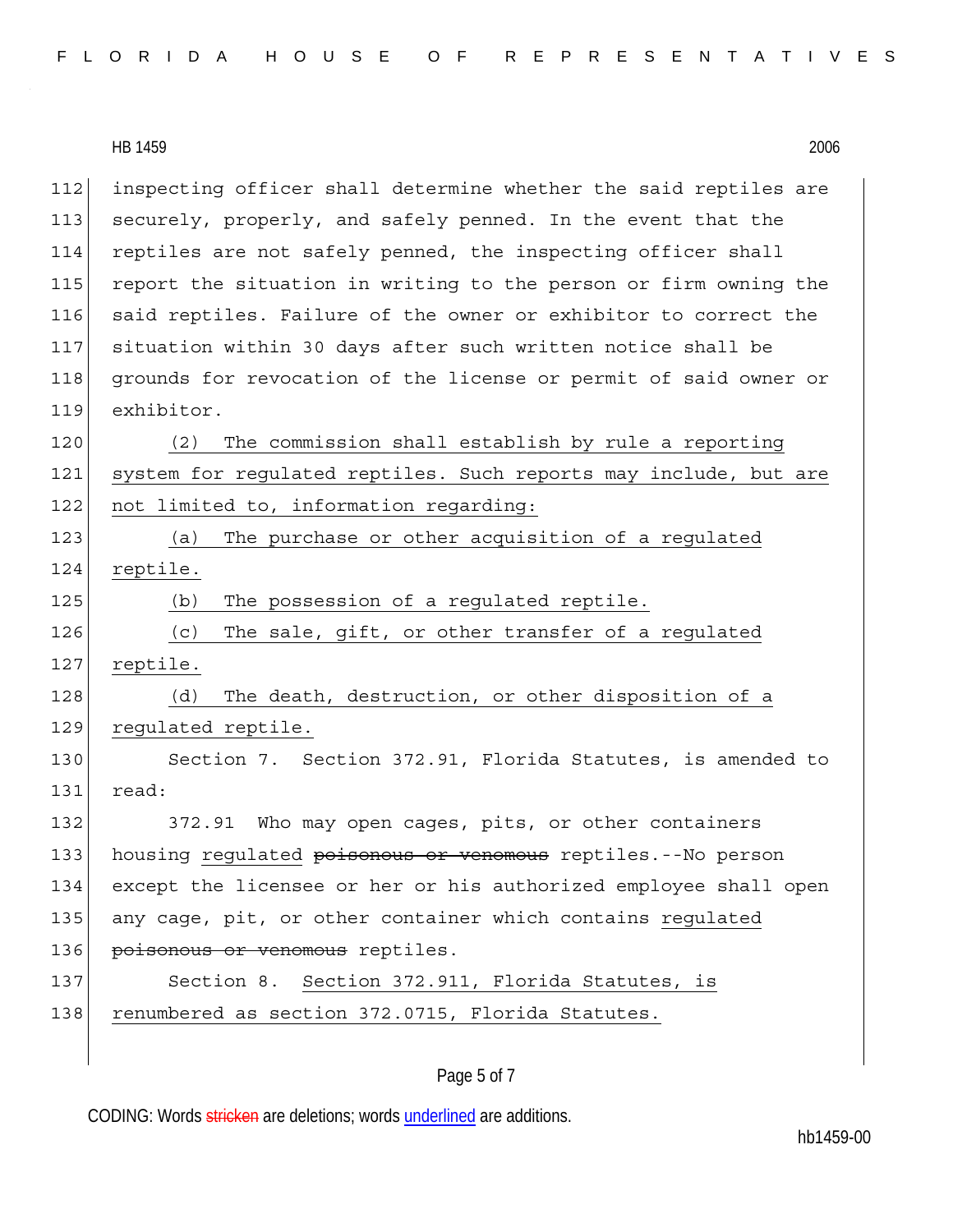139 Section 9. Section 372.912, Florida Statutes, is 140 renumbered as section 372.902, Florida Statutes, and amended to 141 read:

142 372.902 372.912 Organized regulated poisonous reptile  $143$  hunts.--

144 (1) All persons, firms, and corporations sponsoring and 145 conducting any organized regulated poisonous reptile hunt for 146 whatever purpose shall comply with the provisions of ss. 372.86- 147 372.91.

148 (2) All persons participating in any organized regulated 149 poisonous reptile hunt in the state which is sponsored and 150 conducted by a nonprofit organization registered with the 151 Department of State under the provisions of chapter 617 shall be 152 exempt from the licensing provisions contained in ss. 372.86, 153 372.87, and 372.88, only for the duration of said organized 154 hunt.

155 (3) All organized regulated poisonous reptile hunts in the 156 state shall be reqistered with the Fish and Wildlife 157 Conservation Commission and be subject to reasonable rules and 158 regulations promulgated by said commission.

159 Section 10. Section 372.92, Florida Statutes, is amended 160 to read:

161 372.92 Rules and regulations; penalties.--

162 (1) The Fish and Wildlife Conservation Commission may 163 prescribe such other rules and regulations as it may deem 164 necessary to prevent the escape of regulated poisonous and 165 venomous reptiles, either in connection of construction of such 166 cages or otherwise to carry out the intent of ss. 372.86-372.91.

Page 6 of 7

CODING: Words stricken are deletions; words underlined are additions.

hb1459-00